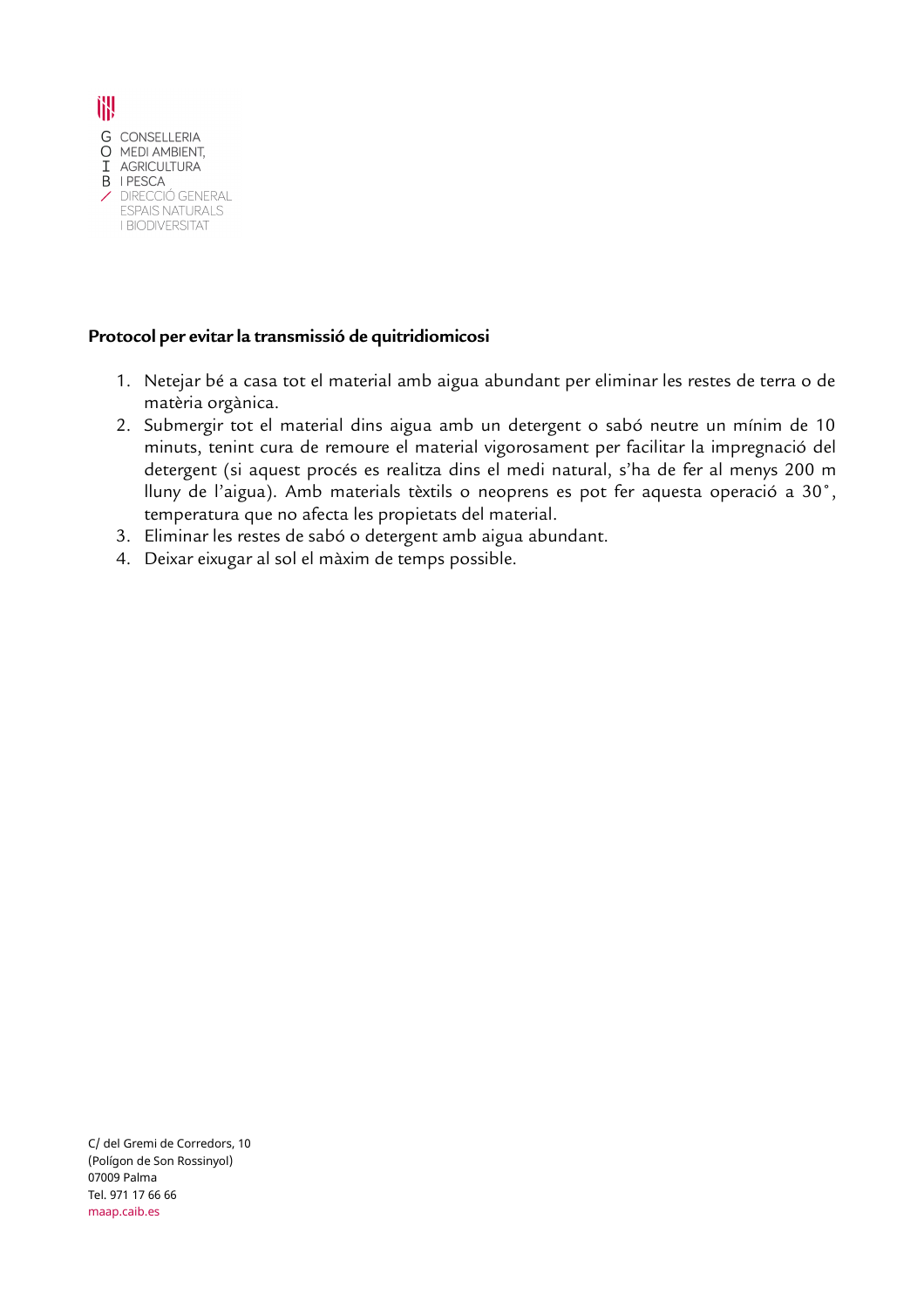

## Protocolo para evitar la transmisión de quitridiomicosis

- 1. Limpiar bien todo el material en casa con abundante agua para eliminar los restos de tierra y materia orgánica.
- 2. Sumergir todo el material en agua con un detergente o jabón neutro un mínimo de 10 minutos, con especial atención a remover el material vigorosamente para facilitar la impregnación del detergente (en el caso de realizar este proceso en el medio natural, se tiene que hacer al menos 200m lejos del curso de agua). Con materiales textiles o neoprenos se puede hacer esta operación a 30˚, temperatura que no afecta las propiedades del material.
- 3. Eliminar los restos de jabón o detergente con abundante agua.
- 4. Dejar secar al sol el máximo de tiempo posible.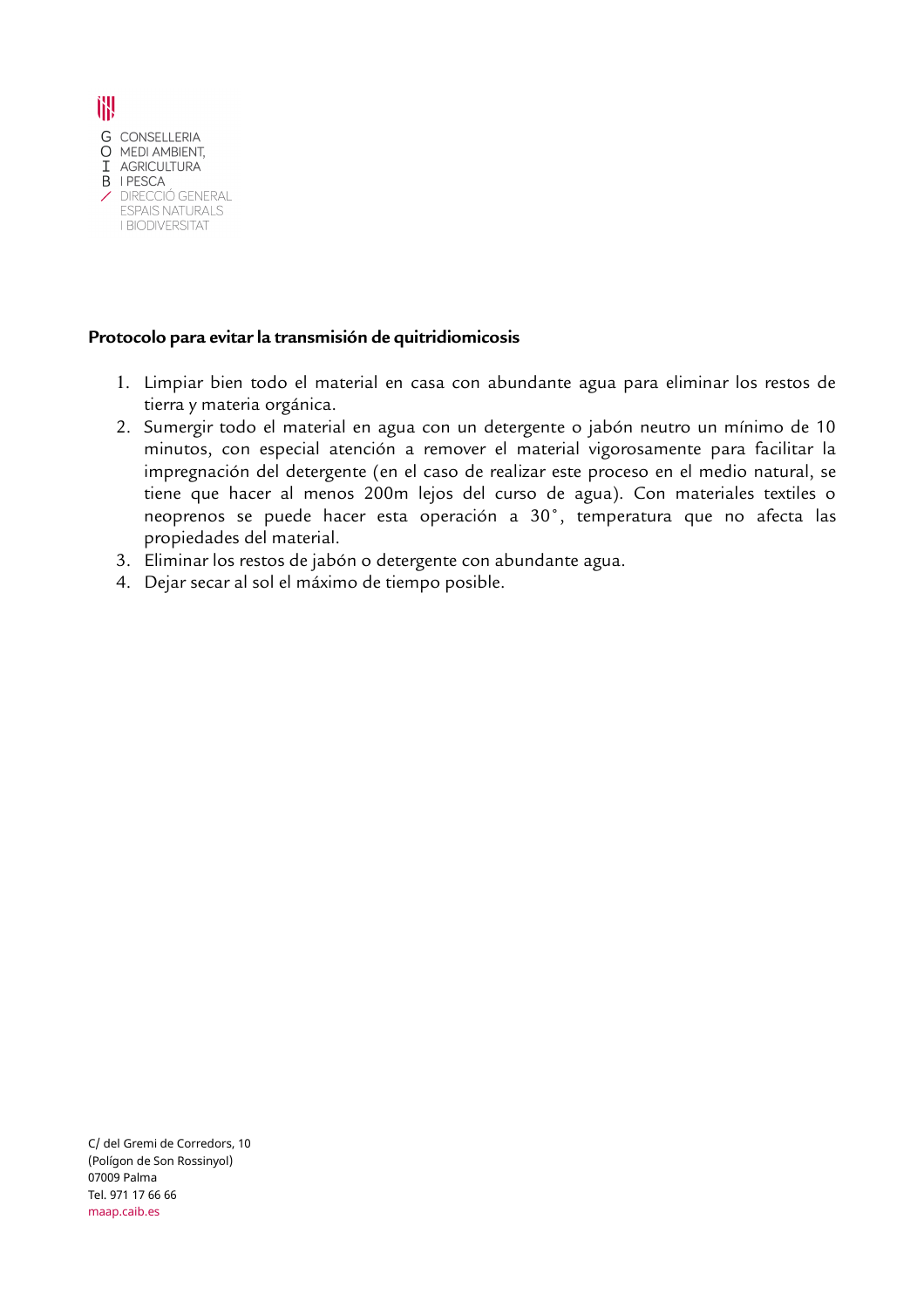

## Protocol to prevent the transmission of chytridiomycosis

- 1. Thoroughly clean all equipment with plenty of water, to eliminate the remains of soil and organic matter.
- 2. Submerge all equipment in water with a neutral detergent or soap for at least 10 minutes. Be sure to swirl the equipment vigorously, to get the detergent to impregnate the equipment (if this process is carried out in nature, it must be done at a distance of at least 200 m from the natural body of water). With textiles and neoprene, this can be carried out at a temperature of 30˚, which will not affect the properties of the material.
- 3. Rinse well with plenty of water, to eliminate the remains of the soap or detergent.
- 4. Leave the equipment out to dry in the sun for as long as possible.